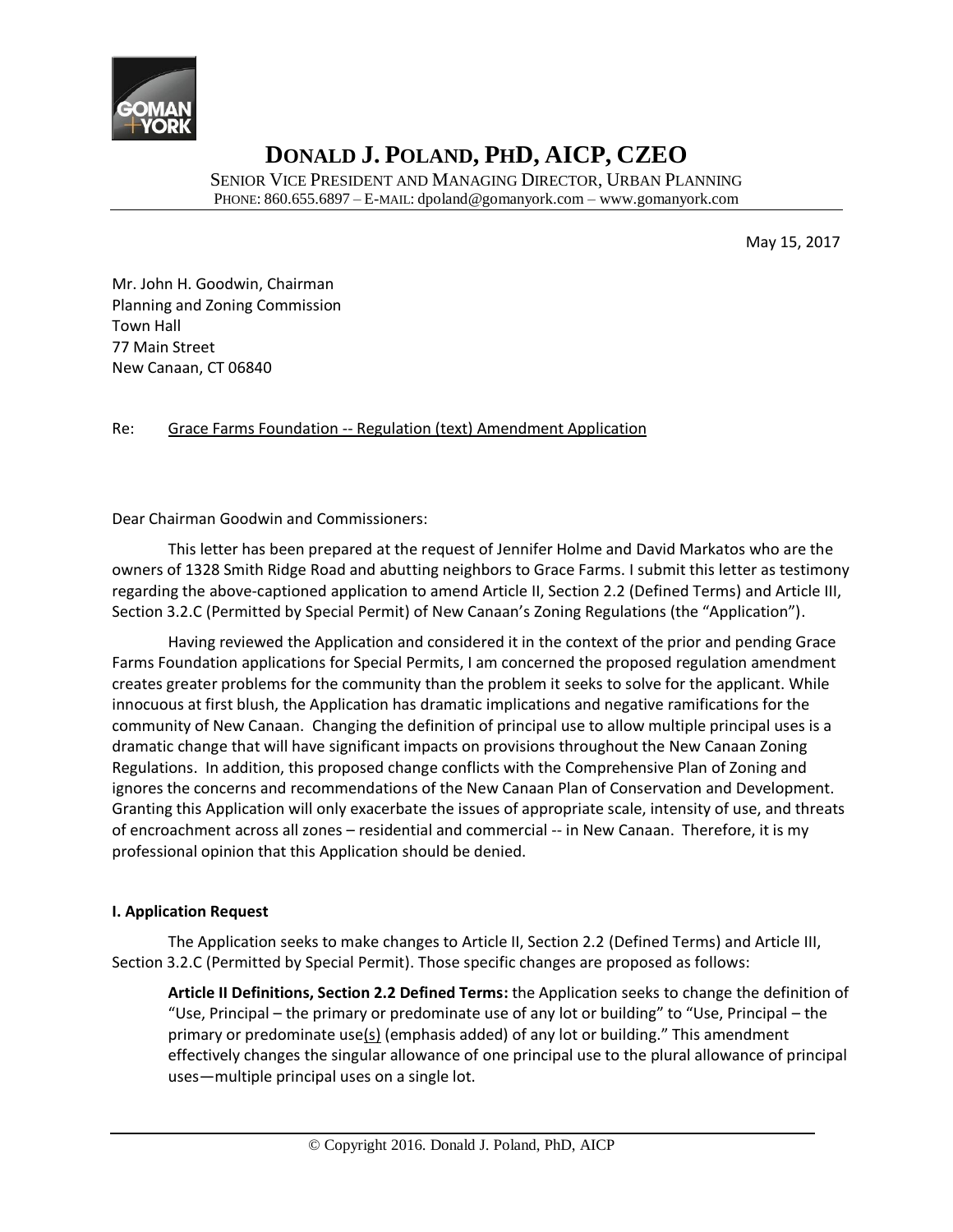

SENIOR VICE PRESIDENT AND MANAGING DIRECTOR, URBAN PLANNING PHONE: 860.655.6897 – E-MAIL: dpoland@gomanyork.com – www.gomanyork.com

**Article III Residence Zones, Section 3.2.C Permitted by Special Permit:** the Application seeks to add a sentence that states, "One or more of the following permitted principal uses may be allowed by the Commission under the procedures and criteria set forth the special permits in Section 8, below." Essentially, this sentence confirms and asserts the Article II definition change that allows multiple principal uses on single lot.

The applicant asserts the proposed amendment to Section 2.2 (Use, Principal) is consistent with Article 2, Section 2.1.B.3.b, "which provides that the singular and plural number may be interchanged within the context of a Regulation provision to effect the purpose of the Zoning Regulations." The applicant also asserts this change "ensures this definition will not be used contrary to the actual language of Article 3, Section 3.2.C, which lists twenty-two (22) separate principal uses that may be allowed by special permit, and specifies that very few among these that may be the sole use allowed on the lot." Finally, the applicant asserts that "it ensures that this definition will not be applied to override or constrain the full application of the very detailed 'Decision Considerations' and 'Special Permit Criteria' set forth in Article 8, Section 8.2.B.3 and -.4, respectively, which prescribe the analysis to be applied to proposed special permit uses and which contain no limitation on the number of principal uses that may be allowed."

The applicant further asserts the proposed amendment to Section 3.2.C (Permitted by Special Permit ) "is intended to provide an explanatory note to the list of the twenty-two (22) principal uses that may be permitted by special permit in Article 3, Section 3.2.C" and "makes clear that the number of principal uses that may be allowed on a single lot is not arbitrarily constrained, and that the Commission is free to permit one or more the listed uses, consistent with the detailed 'Decision Considerations' and 'Special Permit Criteria' set forth in Article 8, Section 8.2.B.3 and -.4, respectively, which prescribe the analysis to be applied to proposed special permit uses and which contain no limitation on the number of principal uses that may be allowed."

#### **II. Ramifications of Application**

Notwithstanding the applicant's bald assertions and explanations, as drafted and proposed, these seemingly minor amendments to the Zoning Regulations have far greater implications and negative ramifications than the Application addresses. For example, if the proposed regulation amendment is approved, not only can Grace Farms Foundation be allowed to continue its request for multiple principal uses, but also could subsequently apply for additional principal uses, such as Elderly Housing, Adult Housing, Congregate Care, Bed and Breakfast, Private School, Day Care, and Private Recreation. In fact, the critical point is that the same is true of any property in a Residence Zone—institutional or not. This is important to understand. If the Application is approved, it is not simply the Grace Farms Foundation and the Grace Farms site that is afforded these new liberties of multiple principal uses on single lot or parcel of land. The proposed regulation amendment will apply to all properties in the Residence Zones. Therefore, any owner of residentially zoned property could apply for multiple principal uses on their site—including all institutional uses. This request for such a significant change should raise many concerns and questions as to how the Zoning Regulations and specific provisions will be applied and allowed if the Application is approved. For example, if any parcel/lot is allowed multiple principal uses, will it now be possible to have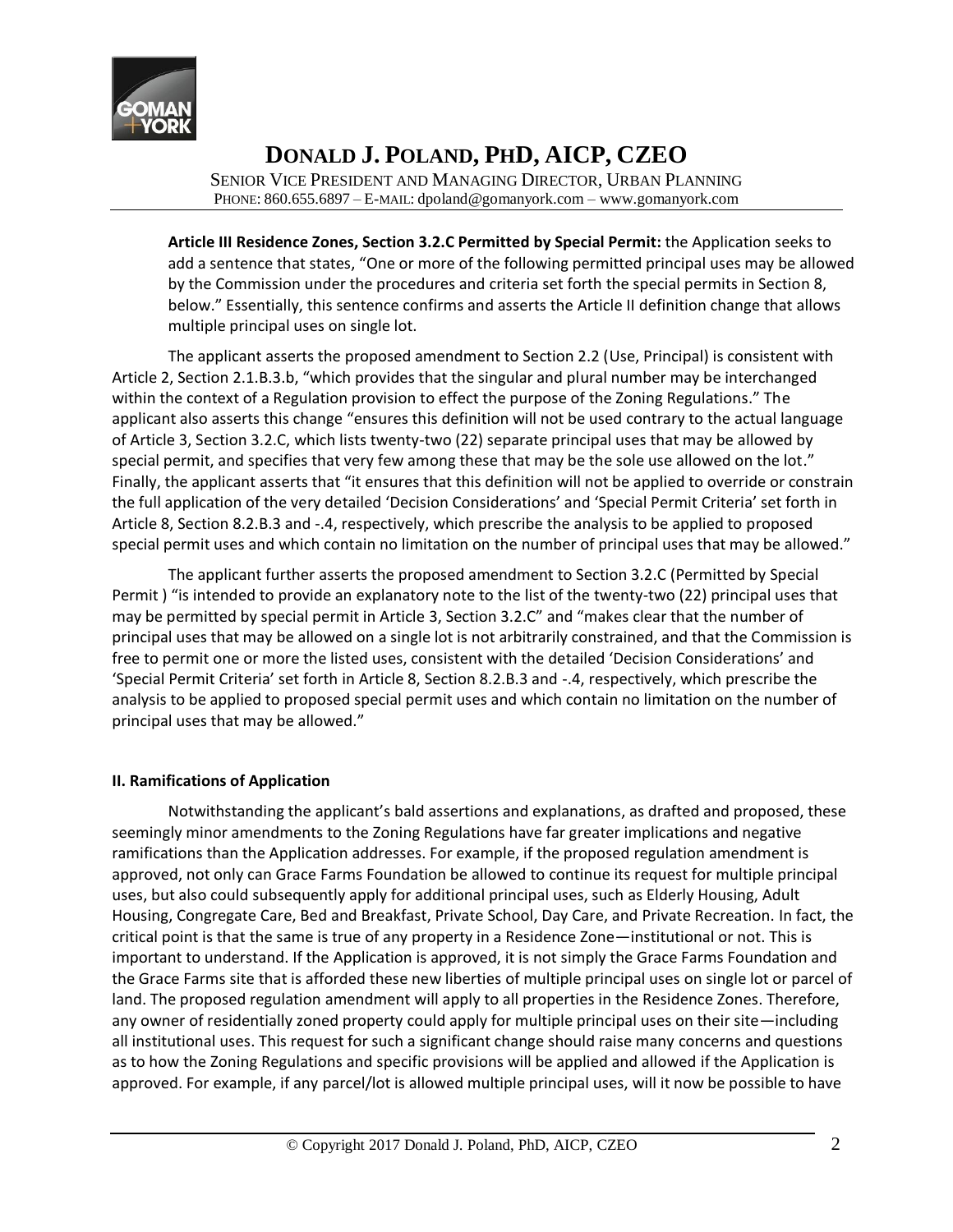

SENIOR VICE PRESIDENT AND MANAGING DIRECTOR, URBAN PLANNING PHONE: 860.655.6897 – E-MAIL: dpoland@gomanyork.com – www.gomanyork.com

more than one single-family dwelling on a residential lot? As proposed, the amendment does not prohibit multiples of the same principal use, and single-family dwellings are allowed as-of-right, without the protection or discretion of the special permit procedures and criteria. Therefore, it is conceivable that property owners could propose a development of two, ten, twenty, or more single-family dwellings (two, ten, twenty, or more principal uses) on a single parcel/lot, as-of-right, arguably in conflict with the subdivision regulations.

The proposed change to allow multiple principal uses raises more questions (as described above and below) and does not make the Zoning Regulation clearer or provide greater clarity as to the authority of the Commission. Instead, the proposed change allowing multiple principal uses creates greater ambiguity as to interpretation and allows for new land use practices that contradict the long standing practices of New Canaan. The Zoning Regulations do in fact address multiple principal uses which are permitted in New Canaan's business zone (in the form of mixed use), whereas only one principal use is allowed in the residence zones.

Another example of concern would be how to apply the density provisions of specific principal uses when two or more principal uses are allowed on a site, such as if a Congregate Care facility is allow on a lot with a Nursing Home (two similar principal uses that are often co-located). How would the per acre density requirements be applied (allocated) to Nursing Home (20 beds per acre) versus Congregate Care (no more than twice the number of congregate units per acre of buildable land allowed in the zone and where an assisted living unit shall equate to 0.5 congregate units and skilled nursing accommodations shall equate to 0.25 congregate units)?

The proposed change to the principal use definition is so broad that it will apply to all properties, in all zones, and all principal uses. By changing the definition of principal use to principal uses, the proposed amendment allows multiple principal uses on any lot in any zone. This means the change also applies to commercial zones/property and as-of-right uses without the protection of the special permit procedures and criteria. As yet another example, the Business B Zone (Section 4.5) allows Automotive Services (Section 4.5.C.13) as-of-right (by Site Plan). The Business B Zone also allows New Car Sales (Section 4.5.C.14) "provided there are no on-site repairs" as-of-right. If the proposed regulation amendment is adopted and principal use is changed to principal uses, an automotive dealership in the Business B Zone that is currently not allowed to have a service centers, would be allowed to add a service center as-ofright. In fact, said dealership would also be allowed to add (and combine) any of the eighteen (18) as-ofright uses allowed in the zone on the one parcel/site. Furthermore, if said dealership wanted, it could also apply for a special permit or special permits to allow any of the ten (10) special permit uses on the parcel/site. Changing the definition of principal use to principal uses is meaningful, significant, and dramatic as to how New Canaan interprets, administers, and allows principal uses and the provisions related to the principal uses.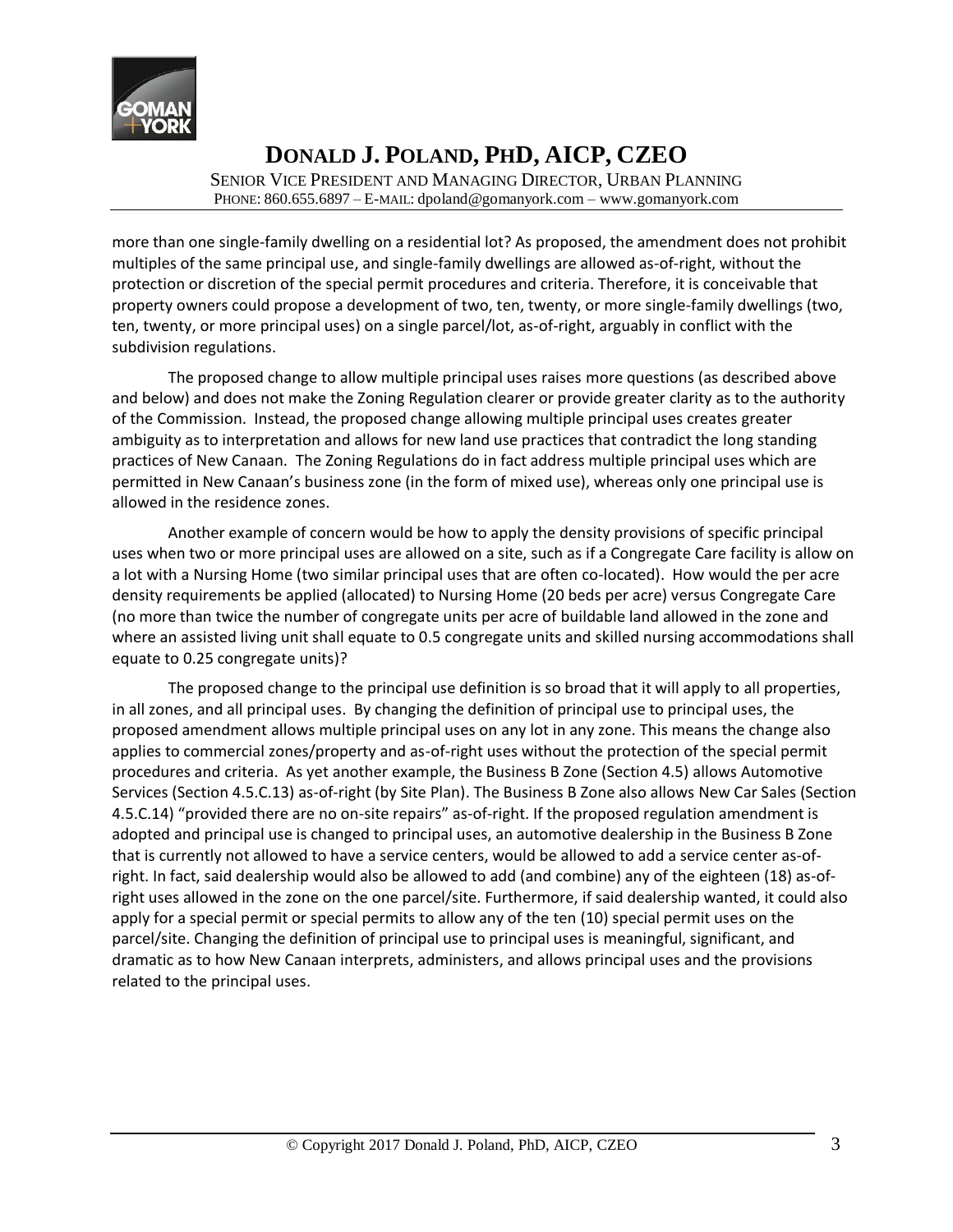

SENIOR VICE PRESIDENT AND MANAGING DIRECTOR, URBAN PLANNING PHONE: 860.655.6897 – E-MAIL: dpoland@gomanyork.com – www.gomanyork.com

#### **III. Comprehensive Plan of Zoning and Plan of Conservation and Development**

Such a significant change to the principal use definition should not be taken lightly, as its effects will cascade through the entire Zoning Regulations. In fact, such a significant change raises concerns regarding the New Canaan Comprehensive Plan of Zoning. The State of Connecticut defines the Comprehensive Plan of Zoning to be the zoning regulations and zoning map *as a collective document that sets forth the community's future development plan*. *Said comprehensive plan provides property owners with a reasonable expectation for the present and future use of land within given districts.* While communities and zoning do evolve over time, planning and zoning commissions should be cautious when making changes to the Comprehensive Plan of Zoning and how the Comprehensive Plan of Zoning is applied. Amendments to the Comprehensive Plan of Zoning should be reasonable in nature and should not drastically change the character of an existing district or neighborhood or be contrary to the reasonable expectations of property owners. The Application's proposed regulation amendment—the significant change to the definition of principal use and how multiple principal uses will now be allowed on every property in every zone—is a drastic change to the Comprehensive Plan of Zoning and undermines the reasonable expectations of property owners as to the present and future use of land.

The proposed regulation amendment also challenges—and does not advance—the intent of the New Canaan Plan of Conservation and Development. The Plan of Conservation and Development is a policy document that allows a community to plan for future growth, development, and conservation, and how it will meet the ever-changing needs of the community over time. While the Plan of Conservation and Development is an advisory policy document that the Planning and Zoning Commission is not bound to, Article VIII, Section 8.2.C.3 (Decision Considerations) requires that the New Canaan Planning and Zoning Commission "shall take into consideration the Plan of Conservation and Development, prepared pursuant to CGS 8-23." Moreover, most planning and zoning commissions rely on the Plan of Conservation and Development recommendation when they are making or confronted with zone changes/amendments. Therefore, it is common for a planning and zoning commission to encourage amendments to follow, address, and implement recommendations of the Plan of Conservation and Development.

Adopted in 2014, the New Canaan Plan of Conservation and Development (Plan of C & D) firmly recognizes the issues and concerns regarding institutional uses in residential zones (see my December 16, 2016 report for a detailed discussion of this issue). In short, the Plan of C & D discusses at length and acknowledges the need to protect residential neighborhoods, to ensure that institutional uses in residential zones are scaled appropriately, and to reduce the threat of encroachments on neighboring residential properties. Unfortunately, the Application's proposed regulation amendment does not address any of these fundamental residence zone land use issues and concerns and in fact exacerbates them.

The Application's proposed regulation amendment fails to even propose one of the three possible approaches recommended in the Plan of C & D to address the issues of appropriate scale, intensity, and the threats of encroachment by institutional uses in residential zones – to wit:

• "Enhanced Special Permit Criteria" (p. 58)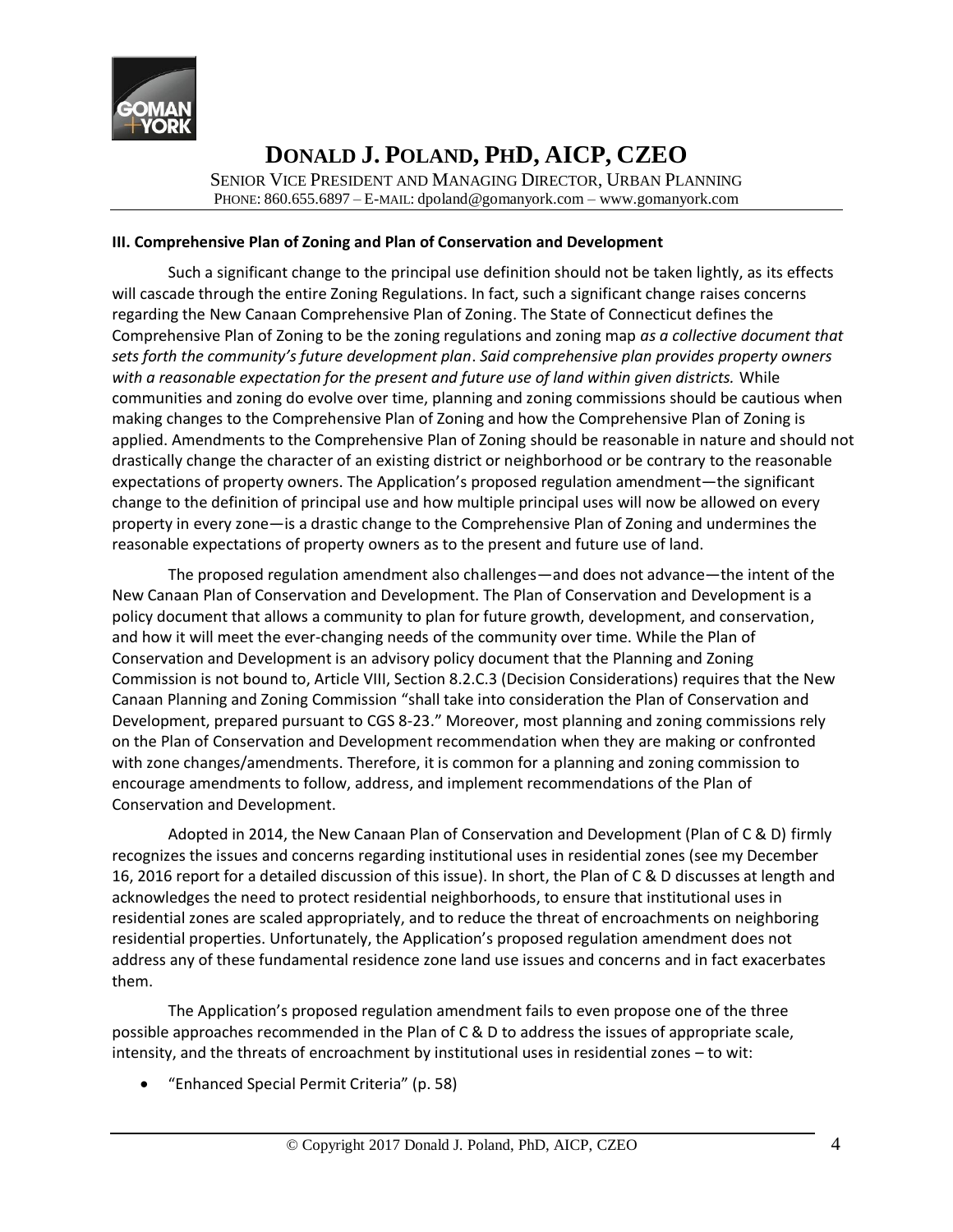

SENIOR VICE PRESIDENT AND MANAGING DIRECTOR, URBAN PLANNING PHONE: 860.655.6897 – E-MAIL: dpoland@gomanyork.com – www.gomanyork.com

- "Establish An Institutional Zone" (p. 60)
- "Planned Development District" (p. 61)

The Plan of C & D 'Implementation Element' also provides the following three recommendations to "ensure institutional uses are appropriately scaled" (Page IE-16):

- 1. Seek to minimize and/or manage the encroachment or impacts of institutional uses and other uses allowed in residential zones on neighboring residential properties (noise, lighting, traffic, drainage, etc.).
- 2. Adopt zoning provisions to help ensure that institutional uses and other uses allowed in residential zones have an appropriate scale and intensity for their location.
- 3. Consider establishing an enhanced special permit process, an institutional zone, a "planned development district", or other approach for managing institutional uses and other uses allowed in residential zones.

The Commission should have serious reservations that the applicant has not sought to address the concerns raised in, or follow the recommendations of, the Plan of C & D. But what should be of even greater concern to the Commission, is that the applicant has proposed a regulation amendment that does not address issues of appropriate scale, intensity of use, or the threats of encroachment by institutional uses on neighboring residential properties. In fact, allowing multiple principal uses on a parcel/lot will only deepen the issues of scale, intensity, and encroachments throughout the town.

The fact that the applicant has not proposed a solution already contemplated and conceptualized in the Plan of C & D should be of great concern to the Planning and Zoning Commission. If Grace Farms Foundation wants and needs multiple institutional uses at Grace Farms, why not proposed a regulation amendment that address the issues and concerns raised in the Plan of C & D? The only rational answer is that the applicant does not want to confront or address the issues of *appropriate scale, intensity of use, and threats of encroachment* presented by its special permit application.

The regulation amendment proposed by the Grace Farms Foundation appears to be a simple approach to solving its problem of not being allowed to have multiple principal institutional uses on a single parcel/lot/or site in New Canaan's lowest density 4-acre residence zone. Unfortunately, the proposed regulation amendment is not so simple and has significant, negative ramifications for the community of New Canaan. Changing the definition of principal use to allow multiple principal uses represents a drastic change to the Comprehensive Plan of Zoning that will have significant impacts on provisions throughout the New Canaan Zoning Regulations. Not only does such a change conflict with the Comprehensive Plan of Zoning but also it ignores the concerns and recommendation of the New Canaan Plan of C & D. Granting this Application for a regulation amendment will undermine the reasonable expectations of property owners as to the present and future use of land, and exacerbate the issues of *appropriate scale, intensity of use, and threats of encroachment* across all zones – residential and commercial -- in New Canaan*.* Based on my professional experience, my review of the